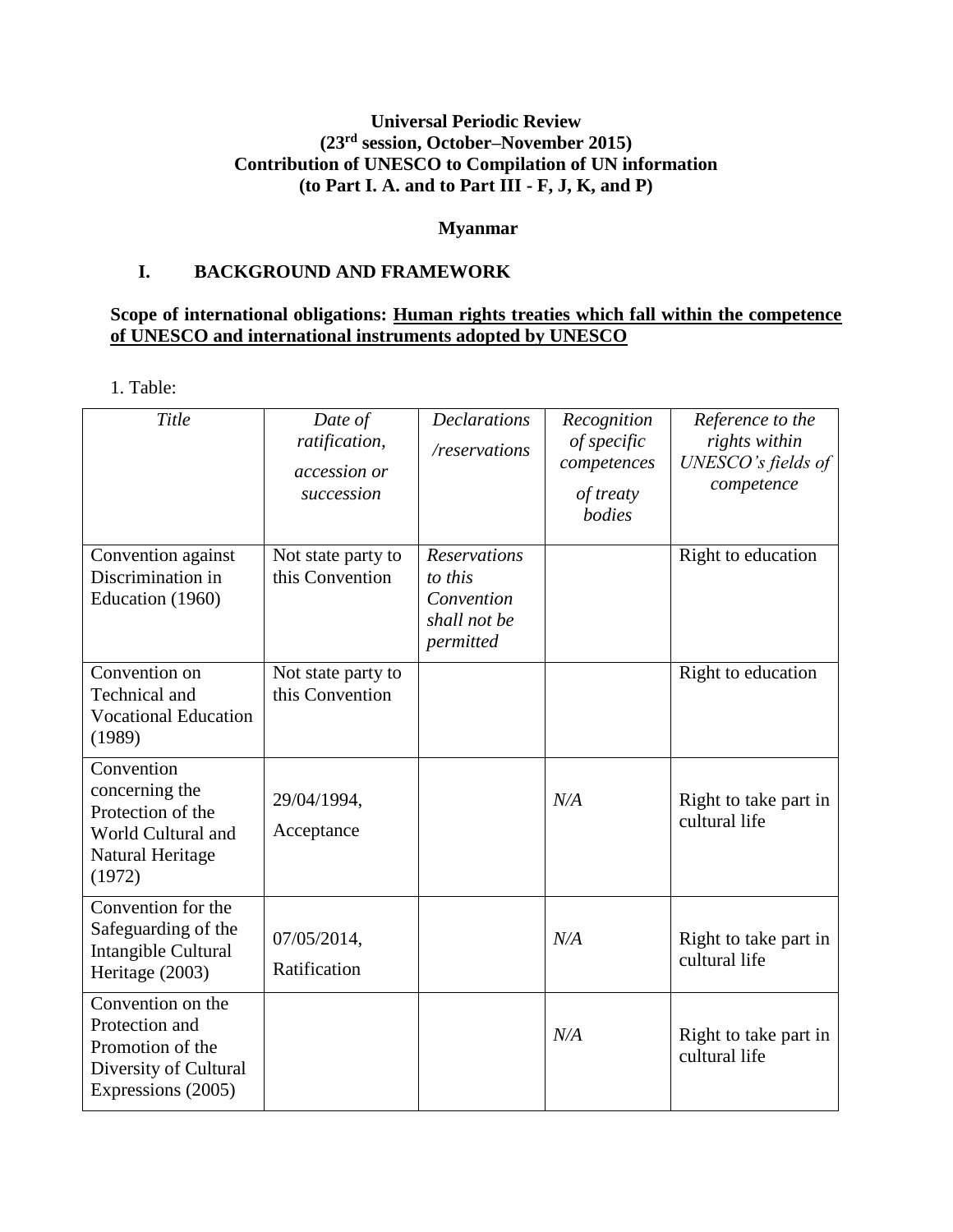## **II. Input to Part III. Implementation of international human rights obligations, taking into account applicable international humanitarian law to items F, J, K, and P**

#### **Right to education**

#### **NORMATIVE FRAMEWORK**

#### **Constitutional Framework:**

**2. The Constitution of the Republic of Myanmar of 2008<sup>1</sup>** enshrines the right to education in its Chapter VIII on Citizen, Fundamental Rights and Duties of the Citizens. **Article 366** provides that "Every citizen, in accord with the educational policy laid down by the Union: (a) has the right to education; (b) shall be given basic education which the Union prescribes by law as compulsory; (c) have the right to conduct scientific research explore science, work with creativity and write to develop the arts and conduct research freely other branches of culture." Besides, according to **Article 347**, "The Union shall guarantee any person to enjoy equal rights before the law and shall equally provide legal protection", **Article 348** adds that "The Union shall not discriminate any citizen of the Republic of the Union of Myanmar, based on race, birth, religion, official position, status, culture, sex and wealth".

#### **Legislative Framework:**

 $\overline{\phantom{a}}$ 

3. The legislative framework of Myanmar is composed of:

- a) "The **Basic Education Law** was promulgated in 1973 and amended in 1989. The **University Education Law** was enacted in 1973 and amended in 1998. The **Technical, Agricultural and Vocational Education Law** was promulgated in 1974 and amended in 1989.
- b) The **Child Law<sup>2</sup>** was enacted in July 1993 in order to implement the rights of the child recognized in the Convention on the Rights of the Child. **Article 20** states that: (a) every child shall: have the opportunity of acquiring education; have the right to acquire free basic education (primary level) at state schools; and (b) the Ministry of Education shall: have the objective of implementing the system of free and compulsory primary education; lay down and carry out measures as may be necessary for regular attendance in schools and the reduction of untimely drop-out rates; make arrangements for children who are unable for various reasons to attend State schools, to become literate. **Article 21** stipulates that every child shall have the right to maintain his or her own cherished language,

<sup>1</sup> <http://www.unesco.org/education/edurights/media/docs/e7c956407bd5c10b51dfca4d2cdb97bc5f0fee75.pdf> [http://www.mofa.gov.mm/wp-content/uploads/2013/08/Constitution\\_of\\_Myanmar.pdf](http://www.mofa.gov.mm/wp-content/uploads/2013/08/Constitution_of_Myanmar.pdf)

<sup>2</sup> <http://www.blc-burma.org/sites/default/files/Law%2009-93e.pdf>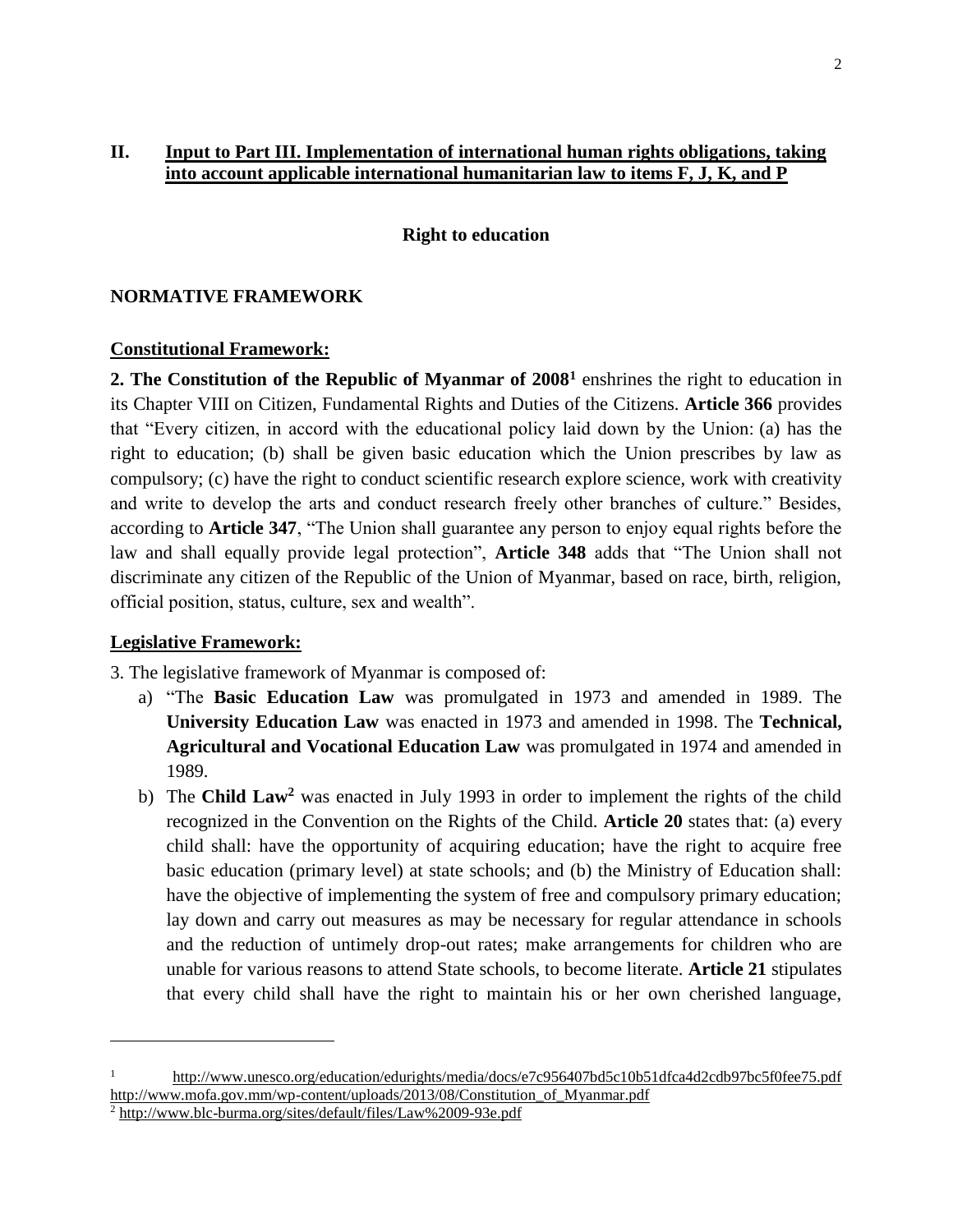literature and culture, to profess his or her own religion and to follow his or her own traditions and customs. According to **article 22**, every child shall have the right of access to literature contributing to his or her all-round development and to acquire knowledge. Article 18 stipulates that a mentally or physically disabled child: (a) has the right to acquire basic education (primary level) or vocational education at the special schools established by the Social Welfare Department or by a voluntary social worker or by a non-governmental organization; and (b) has the right to obtain special care and assistance from the State<sup>"3</sup>

## **Institutional Framework:**

4. "In Myanmar, the Ministry of Education is the centre that develops human resources. The tasks of Ministry of Education are carried out through the basic education sub-sector and the higher education sub-sector. The Ministry of Education is completely responsible for the basic education sub-sector. All 13 ministries, including the Ministry of Education, take the responsibility of the higher education. The Ministry of Science and Technology deals with the vocational education at the tertiary level."<sup>4</sup>

5. "All basic education schools are under the supervision of the Ministry of Education. The administration and management of basic education is undertaken by the three Departments of Basic Education and the Department of Educational Planning and Training in accordance with the directives of the statutory bodies and organizations: Basic Education Council, Basic Education Curriculum, Syllabus and Textbook Committee, and Teacher Education Supervisory Committee. […] Under the National Education Committee, administrative and academic policy matters relating to higher education are managed by the two councils chaired by the Union Minister for Education. They are the Universities' Central Council and the Council of University Academic Bodies."<sup>5</sup>

6. "No specific department of [non-formal education (NFE)] exists in the Ministry of Education, a major limiting factor to quantitative expansion and qualitative improvement."<sup>6</sup>

#### **Policy Framework:**

 $\overline{\phantom{a}}$ 

<sup>3</sup> IBE, World Data on Education,  $7<sup>th</sup>$  ed., 2010-2011, Myanmar, p. 3, [http://www.ibe.unesco.org/fileadmin/user\\_upload/Publications/WDE/2010/pdf-versions/Myanmar.pdf,](http://www.ibe.unesco.org/fileadmin/user_upload/Publications/WDE/2010/pdf-versions/Myanmar.pdf) Accessed on 11/03/2014

<sup>4</sup> Myanmar, Ministry of Education's website, Accessible at: [http://www.myanmar-education.edu.mm/dhel-](http://www.myanmar-education.edu.mm/dhel-2/education-system-in-myanmar/introduction/)[2/education-system-in-myanmar/introduction/](http://www.myanmar-education.edu.mm/dhel-2/education-system-in-myanmar/introduction/) , Accessed on 12/11/2014

<sup>5</sup> Myanmar, Ministry of Education's website, Accessible at: [http://www.myanmar-education.edu.mm/dhel/education](http://www.myanmar-education.edu.mm/dhel/education-system-in-myanmar/education-structure/)[system-in-myanmar/education-structure/](http://www.myanmar-education.edu.mm/dhel/education-system-in-myanmar/education-structure/) , Accessed on 12/11/2014

<sup>6</sup> UNPD, Achieving Development Goals in Myanmar, Thematic Analysis 2011, p.20, [http://www.undp.org/content/dam/undp/library/MDG/english/MDG%20Country%20Reports/Myanmar/Thematic-](http://www.undp.org/content/dam/undp/library/MDG/english/MDG%20Country%20Reports/Myanmar/Thematic-Analysis-2011-for-Myanmar.pdf)[Analysis-2011-for-Myanmar.pdf](http://www.undp.org/content/dam/undp/library/MDG/english/MDG%20Country%20Reports/Myanmar/Thematic-Analysis-2011-for-Myanmar.pdf) , Accessed on 12/11/2014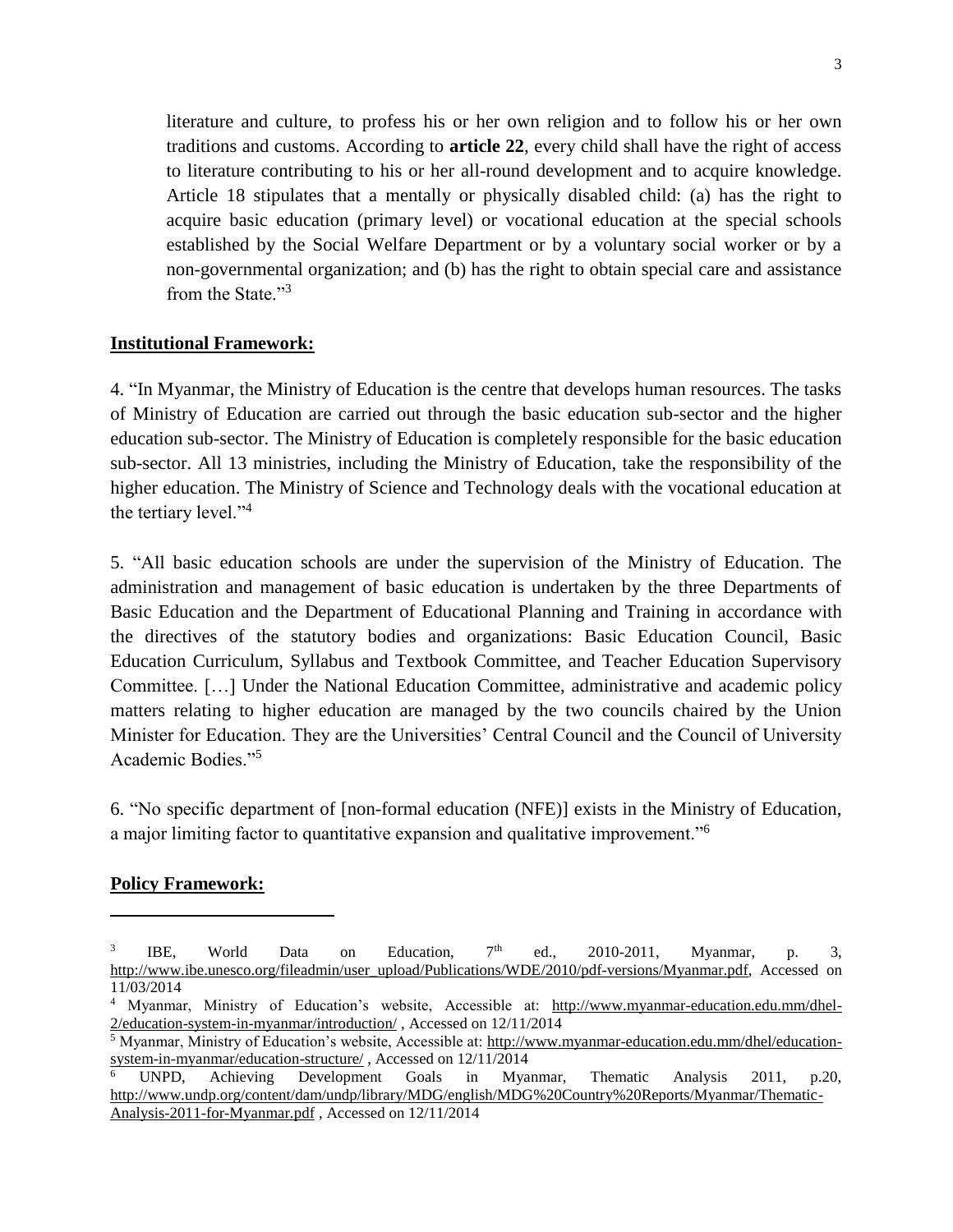### **A) General information**

7. "The **Myanmar EFA National Action Plan (EFA-NAP) 2015** is aimed at improvement of the education sector, especially access, quality and relevance, and management of the primary and lower secondary levels. It also aims to upgrade literacy and Life Skills for out-of-school adults and youths in order to directly support the social and economic development efforts of the nation."7

8. "The **Thirty-year Long-term Education Development Plan for the period 2001/02-2030-31** is the most ambitious of the plans launched by the Ministry of Education. It is implemented in six

phases of five-year duration each and includes ten programmes for the basic education sub-sector and 36 programmes for the higher education sub-sector."<sup>8</sup>

9. "The six core areas under focus in the [**Thirty-year Long-term Education Development Plan**] are:

- a) Human resource development (2 Programmes)
- b) Utilization of technology (6 Programmes)
- c) Expansion of research (3 Programmes)

l

- d) Development of a lifelong learning society (9 Programmes)
- e) Promotion of the quality of education (15 Programmes)
- f) Preservation of national identity and national values. (1 Programme)"<sup>9</sup>

# 10. **"Development of Lifelong Learning Society (9 Programmes) [within the frame of the Thirty-Year Long Term Education Development Plan]**

- a) To establish higher education institutions that will unceasingly take responsibility of the education of their respective region and community
- b) To conduct vocational courses in collaboration with basic education schools, factories and work establishments so that a pathway can be created to confer Associate Degree and other Degrees
- c) For higher education institutions to implement programmes for re-education and continuing adult education
- d) For higher education institutions to implement programmes related to learning to learn and continuing to learn opportunities by using contemporary technology and focusing on life-long learning

<sup>&</sup>lt;sup>7</sup> National report submitted within the framework of the  $48<sup>th</sup>$  International Conference on Education, 2008, p. 3, [http://www.ibe.unesco.org/National\\_Reports/ICE\\_2008/myanmar\\_NR08.pdf,](http://www.ibe.unesco.org/National_Reports/ICE_2008/myanmar_NR08.pdf) Accessed on 11/03/2014

<sup>8</sup> IBE, World Data on Education,  $6<sup>th</sup>$  ed., 2006-2007, p. 3, [http://www.ibe.unesco.org/fileadmin/user\\_upload/archive/Countries/WDE/2006/ASIA\\_and\\_the\\_PACIFIC/Myanmar](http://www.ibe.unesco.org/fileadmin/user_upload/archive/Countries/WDE/2006/ASIA_and_the_PACIFIC/Myanmar/Myanmar.pdf) [/Myanmar.pdf,](http://www.ibe.unesco.org/fileadmin/user_upload/archive/Countries/WDE/2006/ASIA_and_the_PACIFIC/Myanmar/Myanmar.pdf) Accessed on 11/03/2014

<sup>&</sup>lt;sup>9</sup> Myanmar, Ministry of Education's website, Accessible at: [http://www.myanmar-education.edu.mm/dhel-](http://www.myanmar-education.edu.mm/dhel-2/panorama-of-myanmar-higher-education/thirty-year-long-term-education-develpment-plan-2001-2002-fy-2030-2031-fy/)[2/panorama-of-myanmar-higher-education/thirty-year-long-term-education-develpment-plan-2001-2002-fy-2030-](http://www.myanmar-education.edu.mm/dhel-2/panorama-of-myanmar-higher-education/thirty-year-long-term-education-develpment-plan-2001-2002-fy-2030-2031-fy/) [2031-fy/](http://www.myanmar-education.edu.mm/dhel-2/panorama-of-myanmar-higher-education/thirty-year-long-term-education-develpment-plan-2001-2002-fy-2030-2031-fy/) , Accessed on 12/11/2014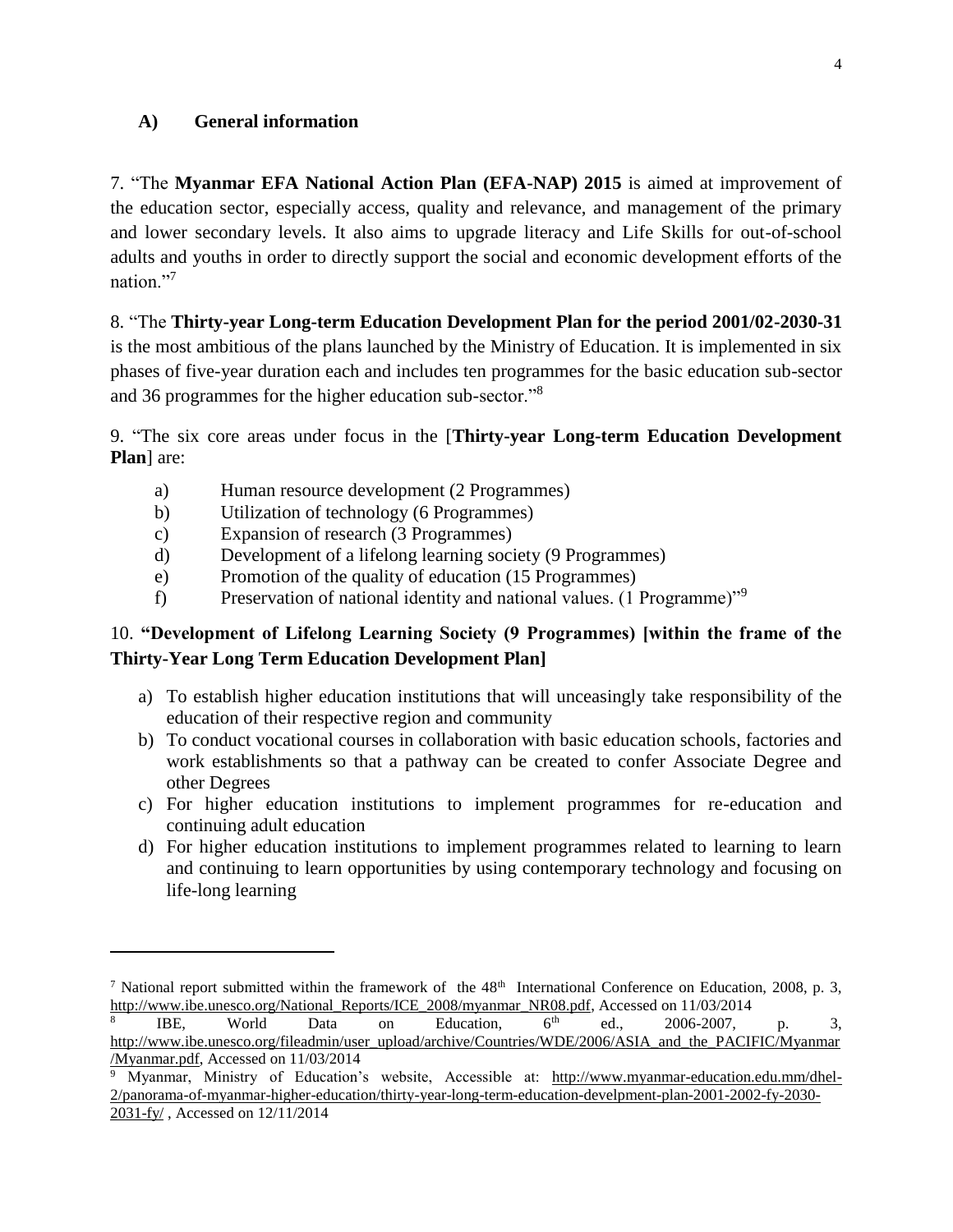- e) To create opportunities for higher education institutions to deal freely with external work establishments and for learners to be given the opportunity for open entry and re-entry to education
- f) For higher education institutions to innovate and introduce teaching programmes that can fulfil community needs
- g) To transform the whole work force into a learning force rapidly linking all work establishments with higher education institutions
- h) To transform into open education system, to introduce credit bank system and to establish an organization to take charge of these undertakings
- i) Aiming at the emergence of an immense learning society in the future, to create an open education system that will provide opportunities regardless of region and for higher education institutions to create an education system that will be able to cope with diversity and the increase in the number of disciplines and varying educational needs"<sup>10</sup>

# **B) Inclusive Education**

11. "Inclusive education has been given a higher priority by the Ministry of Education since 2004, although policy strengthening in this area is still required."<sup>11</sup>

# **C) Teachers**

l

12. "Upgrading the quality of teacher education and teacher training institutions and all-round development activities are being carried out and will be continued to promote the quality of Basic Education<sup>"12</sup>

# **D) Quality education**

# 13. "**Promotion of the Quality of Education (15 Programmes)**

For the future higher education system to aim at qualitative transformation, to transform breadth of learning to breadth and depth of learning and to promote the abilities to carry out generative synthesis, to be creative and undertake critical evaluation, and visualize new fields of education

a) To create a combination system which serves as a sound basis for cross-disciplinary and interdisciplinary approaches

<sup>&</sup>lt;sup>10</sup> Myanmar, Ministry of Education's website, Accessible at: [http://www.myanmar-education.edu.mm/dhel-](http://www.myanmar-education.edu.mm/dhel-2/panorama-of-myanmar-higher-education/thirty-year-long-term-education-develpment-plan-2001-2002-fy-2030-2031-fy/)[2/panorama-of-myanmar-higher-education/thirty-year-long-term-education-develpment-plan-2001-2002-fy-2030-](http://www.myanmar-education.edu.mm/dhel-2/panorama-of-myanmar-higher-education/thirty-year-long-term-education-develpment-plan-2001-2002-fy-2030-2031-fy/) [2031-fy/](http://www.myanmar-education.edu.mm/dhel-2/panorama-of-myanmar-higher-education/thirty-year-long-term-education-develpment-plan-2001-2002-fy-2030-2031-fy/) , Accessed on 12/11/2014

<sup>11</sup> UNPD, Achieving Development Goals in Myanmar, Thematic Analysis 2011, p.20, [http://www.undp.org/content/dam/undp/library/MDG/english/MDG%20Country%20Reports/Myanmar/Thematic-](http://www.undp.org/content/dam/undp/library/MDG/english/MDG%20Country%20Reports/Myanmar/Thematic-Analysis-2011-for-Myanmar.pdf)[Analysis-2011-for-Myanmar.pdf](http://www.undp.org/content/dam/undp/library/MDG/english/MDG%20Country%20Reports/Myanmar/Thematic-Analysis-2011-for-Myanmar.pdf) , Accessed on 12/11/2014

<sup>12</sup> Myanmar, Ministry of Education's website, Accessible at: [http://www.myanmar](http://www.myanmar-education.edu.mm/dhel/education-system-in-myanmar/future-plans/)[education.edu.mm/dhel/education-system-in-myanmar/future-plans/](http://www.myanmar-education.edu.mm/dhel/education-system-in-myanmar/future-plans/) , Accessed on 12/11/2014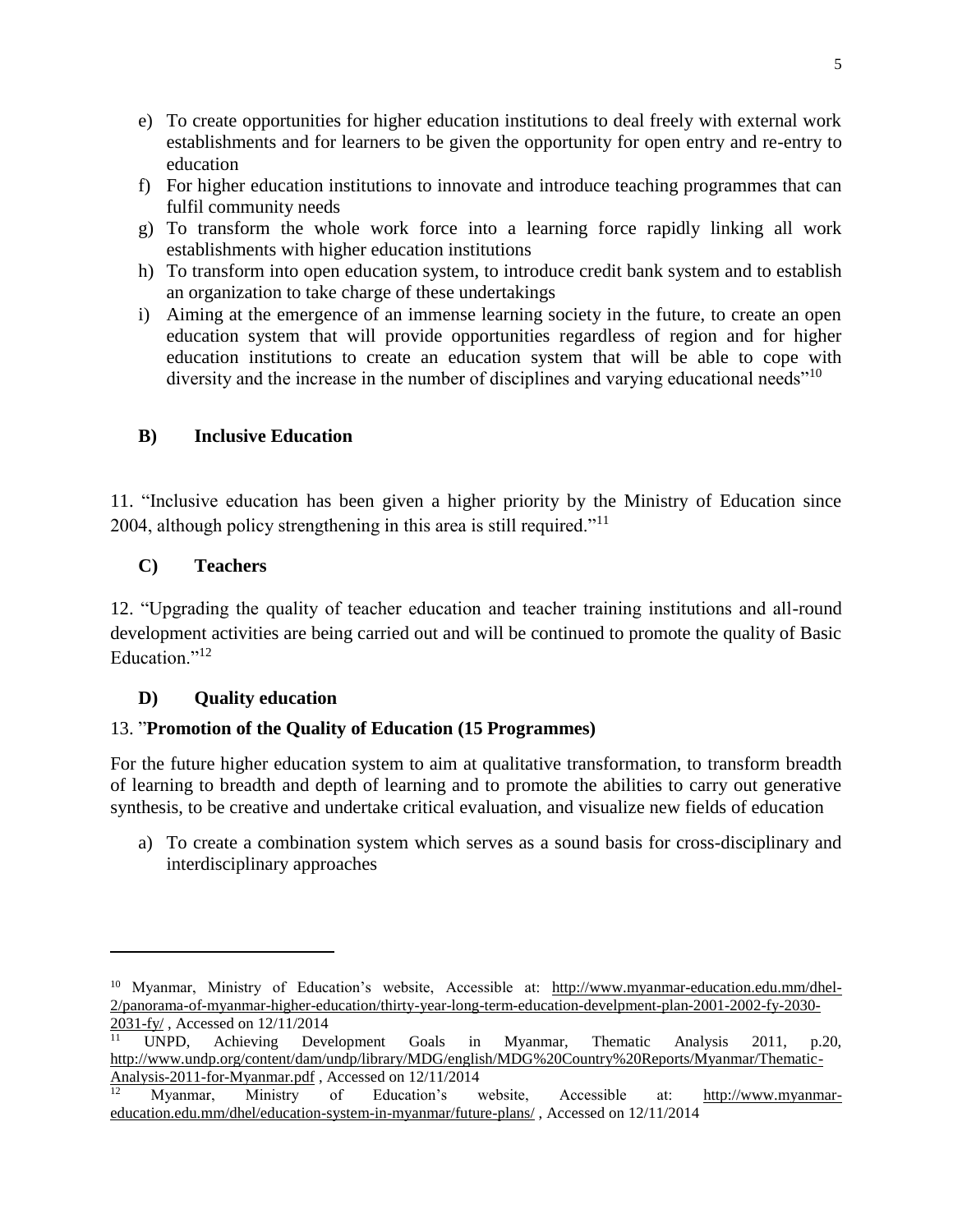- b) To find ways and means to enable the curriculum, teaching methods and evaluation to give emphasis to the development of learner creativity, analytical skills, ability to utilize modern technology and to construct a system that will enhance maturity
- c) For higher education institutions to bring about a sound academic atmosphere and knowledge environment and create the right conditions for the establishment of linkages with international education domain
- d) To reduce the rigidity in the distinction between formal education and non-formal and informal education of higher education institutions until it disappears
- e) To implement diversification and specialization programmes that will provide the right to pursue discipline and combination of one's choice
- f) To find effective ways to expand the distance education system and transform it into an open university, to expand new teaching programmes, to provide programmes leading to degrees, as well as introduce programmes that will promote skills and to provide the highest and most extensive learning opportunity by utilizing technology
- g) To devise programmes that will promote competition on equal terms and cooperation with international distance education systems
- h) To create part-time courses at higher education institutions
- i) To create education programmes which will overcome the rigidity of traditional education system since it is no longer adequate for higher education institutions to merely provide a fixed body of knowledge
- j) To expand the teaching of foreign languages and to give undergraduates the opportunity to learn another foreign language, in addition to English, for communication and effective use in their respective field of study
- k) To establish a Higher Education Curriculum Centre and to set up an Education Curriculum Council in order to evaluate whether basic education is in consonance with higher education or not
- l) To form the Academic Evaluation and Assessment Council for the higher education sector
- m) To carry out restructuring and reorientation of higher education management system
- n) To carry out changes in the institutional structures of higher education institutions in accordance with the times and to fulfil the need for physical facilities of higher education institutions by setting a basic standard
- o) No matter how extensive globalization occurs, so that national identity, national values and national well-being do not diminish, curricula, new teaching programmes, researches and public educative programmes must be undertaken after careful consideration, with due regard given to this aspect."<sup>13</sup>

# **E) Curriculum**

 $\overline{\phantom{a}}$ 

<sup>&</sup>lt;sup>13</sup> Myanmar, Ministry of Education's website, Accessible at: [http://www.myanmar-education.edu.mm/dhel-](http://www.myanmar-education.edu.mm/dhel-2/panorama-of-myanmar-higher-education/thirty-year-long-term-education-develpment-plan-2001-2002-fy-2030-2031-fy/)[2/panorama-of-myanmar-higher-education/thirty-year-long-term-education-develpment-plan-2001-2002-fy-2030-](http://www.myanmar-education.edu.mm/dhel-2/panorama-of-myanmar-higher-education/thirty-year-long-term-education-develpment-plan-2001-2002-fy-2030-2031-fy/) [2031-fy/](http://www.myanmar-education.edu.mm/dhel-2/panorama-of-myanmar-higher-education/thirty-year-long-term-education-develpment-plan-2001-2002-fy-2030-2031-fy/) , Accessed on 12/11/2014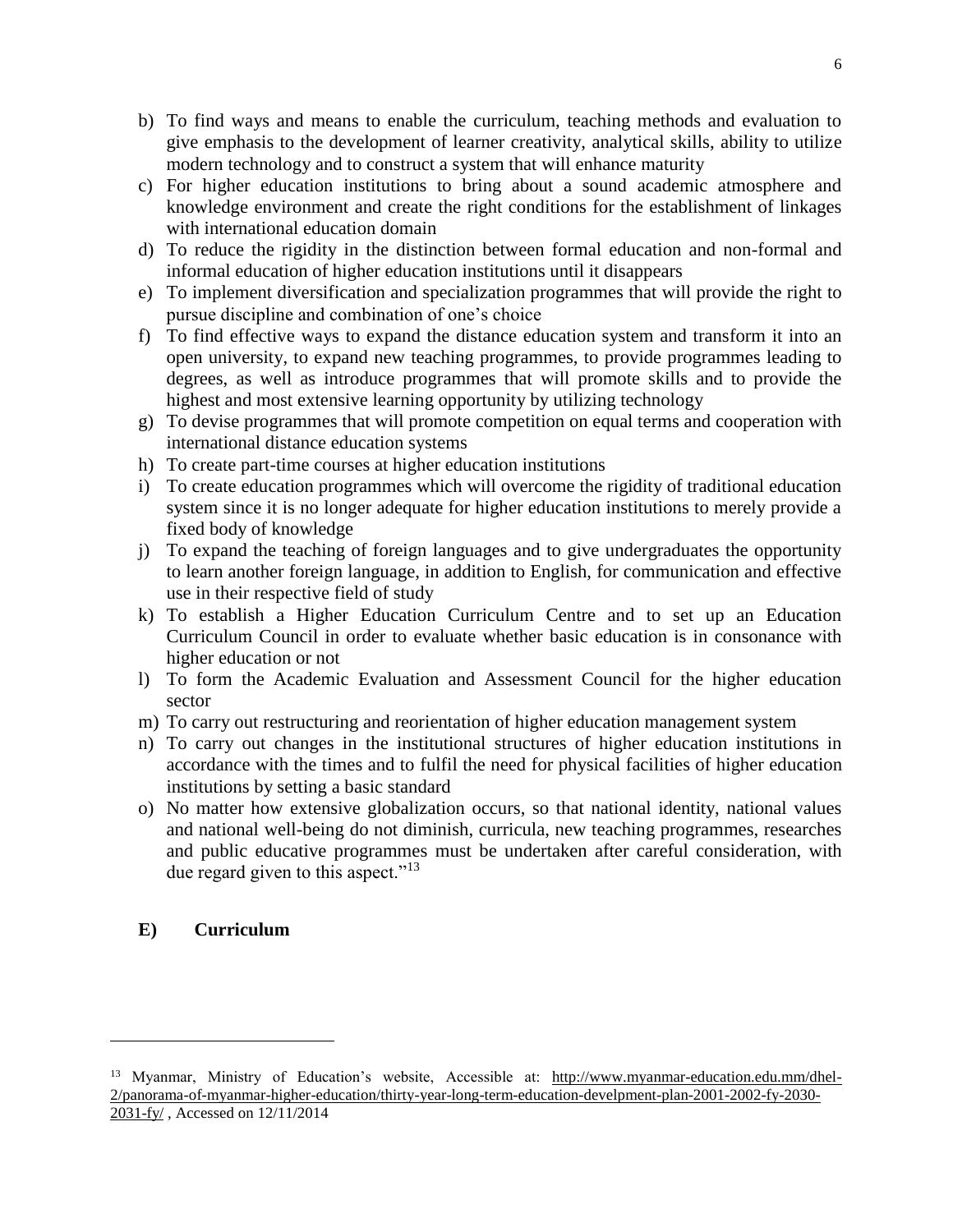14. "A significant aim of the education development plans is to introduce new curriculums, effective teaching methods and evaluation system that give emphasis to the development of learner maturity and creativity, analytical skills, and ability to utilize modern technology."<sup>14</sup>

15. "In order to be compatible with the new degree courses, new curriculums and syllabuses of both undergraduate and postgraduate courses that are in line with those of the universities in ASEAN countries have been prepared by the respective Boards of Studies. The credit system introduced at the undergraduate and postgraduate level in 2000-2001 AY is also being revised in tandem with the new courses so that students can progress at their own rate according to their ability and the new courses would facilitate Myanmar students in transferring their credits to foreign institutions on student exchange programmes. Moreover, the teaching and learning process, activities and questions that demand critical thinking, conceptual thinking, analytical thinking and intelligent application are being utilized to move away from factual recall."<sup>15</sup>

# **F) Financing of education**

16. "With the expanding secondary education system, the share of the education budget allocated to basic education has risen from 75 percent in 2005-06 to 88 percent in 2010-11."<sup>16</sup>

17. "While education has a high priority in national development, the resources allocated meet only a fraction of overall costs. The overall education budget is not shared publicly, and finances are fragmented among the 13 Ministries that run educational institutions. Even within the Ministry of Education, each department has its own functionally independent budget. Data on public expenditure for education are therefore difficult to obtain and estimates of levels need to be treated with caution. However, it is apparent that public expenditure on education as a percentage of GDP is very low by international standards.[…] A direct consequence of the limited public allocations for education is substantial private expenditure at all levels, despite an official policy of free and compulsory primary education."<sup>17</sup>

# **G) Gender equality**

l

<sup>&</sup>lt;sup>14</sup> Myanmar, Ministry of Education's website, Accessible at: [http://www.myanmar-education.edu.mm/dhel-](http://www.myanmar-education.edu.mm/dhel-2/panorama-of-myanmar-higher-education/promoti-of-accessibility-quality-and-diversity-in-higher-education/)[2/panorama-of-myanmar-higher-education/promoti-of-accessibility-quality-and-diversity-in-higher-education/](http://www.myanmar-education.edu.mm/dhel-2/panorama-of-myanmar-higher-education/promoti-of-accessibility-quality-and-diversity-in-higher-education/) , Accessed on 12/11/2014

<sup>&</sup>lt;sup>15</sup> Myanmar, Ministry of Education's website, Accessible at: [http://www.myanmar-education.edu.mm/dhel-](http://www.myanmar-education.edu.mm/dhel-2/panorama-of-myanmar-higher-education/promoti-of-accessibility-quality-and-diversity-in-higher-education/)[2/panorama-of-myanmar-higher-education/promoti-of-accessibility-quality-and-diversity-in-higher-education/](http://www.myanmar-education.edu.mm/dhel-2/panorama-of-myanmar-higher-education/promoti-of-accessibility-quality-and-diversity-in-higher-education/) , Accessed on 12/11/2014

<sup>16</sup> UNPD, Achieving Development Goals in Myanmar, Thematic Analysis 2011, p.19, [http://www.undp.org/content/dam/undp/library/MDG/english/MDG%20Country%20Reports/Myanmar/Thematic-](http://www.undp.org/content/dam/undp/library/MDG/english/MDG%20Country%20Reports/Myanmar/Thematic-Analysis-2011-for-Myanmar.pdf)[Analysis-2011-for-Myanmar.pdf](http://www.undp.org/content/dam/undp/library/MDG/english/MDG%20Country%20Reports/Myanmar/Thematic-Analysis-2011-for-Myanmar.pdf) , Accessed on 12/11/2014

<sup>17</sup> UNPD, Achieving Development Goals in Myanmar, Thematic Analysis 2011, p.20, [http://www.undp.org/content/dam/undp/library/MDG/english/MDG%20Country%20Reports/Myanmar/Thematic-](http://www.undp.org/content/dam/undp/library/MDG/english/MDG%20Country%20Reports/Myanmar/Thematic-Analysis-2011-for-Myanmar.pdf)[Analysis-2011-for-Myanmar.pdf](http://www.undp.org/content/dam/undp/library/MDG/english/MDG%20Country%20Reports/Myanmar/Thematic-Analysis-2011-for-Myanmar.pdf) , Accessed on 12/11/2014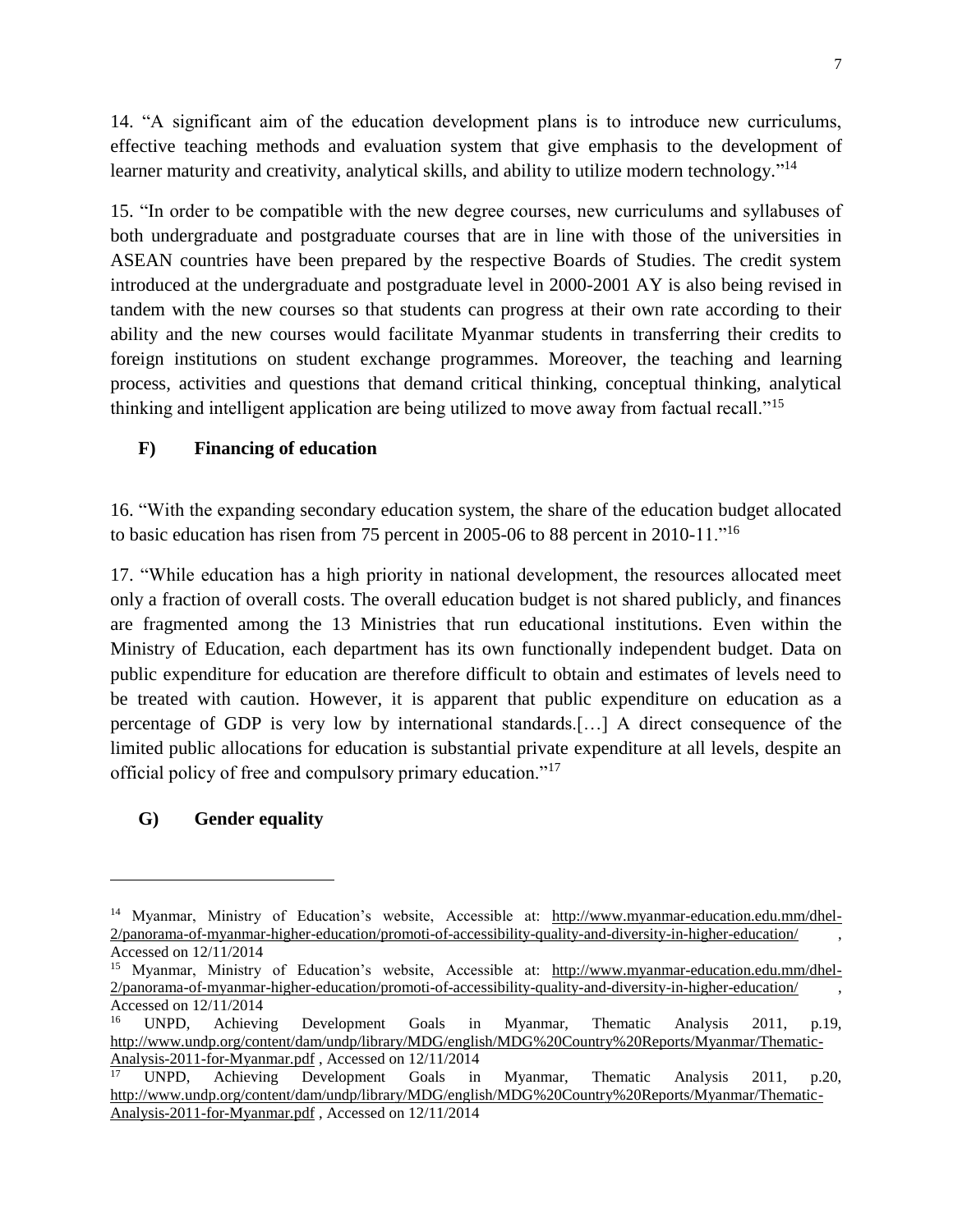18. "Gender parity was achieved in primary education but remains elusive in secondary education  $[...]^{18}$ 

# **H) Formal and non-formal education**

19. "Of the 36 programmes in the [30-Year] long-term [Education Development] plan, the following 6 programmes are related to the utilization of technology:

- a) To be able to use information and communication technology, which is changing and developing with the times, not only as a teaching technology but also as a learning technology
- b) To give priority to communication technology and electronic technology, and to enhance skills at all levels of undergraduate and postgraduate studies, especially in continuing education programmes
- c) To include microtechnology from the undergraduate level and to give priority to carrying out research on related fields
- d) To transform higher education institution libraries into electronic information resource centres
- e) To establish Electronic Resource Centres as Myanmar Electronic Information Network (MEIR\_Net)
- f) To establish the Myanmar Higher Education Network (MHE\_Net) WAN that will link all the higher education institutions with the Internet<sup>"19</sup>

20. "In order to harness ICT to improve the quality of higher education programmes, the following facilities were established for e-education:

- a) ICT based facilities such as computer training centres, multimedia lecture rooms and classrooms
- b) Electronic Data Broadcasting System and 741 learning centres to form the educational network
- c) VSAT System for Ministry of Education administration intranet and extension using fibre optic network system for linkage among departments and higher education institutions
- d) Last Mile Radio Link at Department of Higher Education (Lower Myanmar) in addition to the existing VSAT connection
- e) Wireless link video conferencing at 5 sites
- f) iPSTAR system at 20 education colleges under the Department of Educational Planning and Training
- g) Internet access for 100 high schools

 $\overline{a}$ 

<sup>&</sup>lt;sup>18</sup> UNICEF, Annual Report 2013, Myanmar, p.2 [http://www.unicef.org/about/annualreport/files/Myanmar\\_COAR\\_2013.pdf](http://www.unicef.org/about/annualreport/files/Myanmar_COAR_2013.pdf) , Accessed on 12/11/2014

<sup>&</sup>lt;sup>19</sup> Myanmar, Ministry of Education's website, Accessible at: [http://www.myanmar-education.edu.mm/dhel-](http://www.myanmar-education.edu.mm/dhel-2/panorama-of-myanmar-higher-education/promoti-of-accessibility-quality-and-diversity-in-higher-education/)[2/panorama-of-myanmar-higher-education/promoti-of-accessibility-quality-and-diversity-in-higher-education/](http://www.myanmar-education.edu.mm/dhel-2/panorama-of-myanmar-higher-education/promoti-of-accessibility-quality-and-diversity-in-higher-education/) , Accessed on 12/11/2014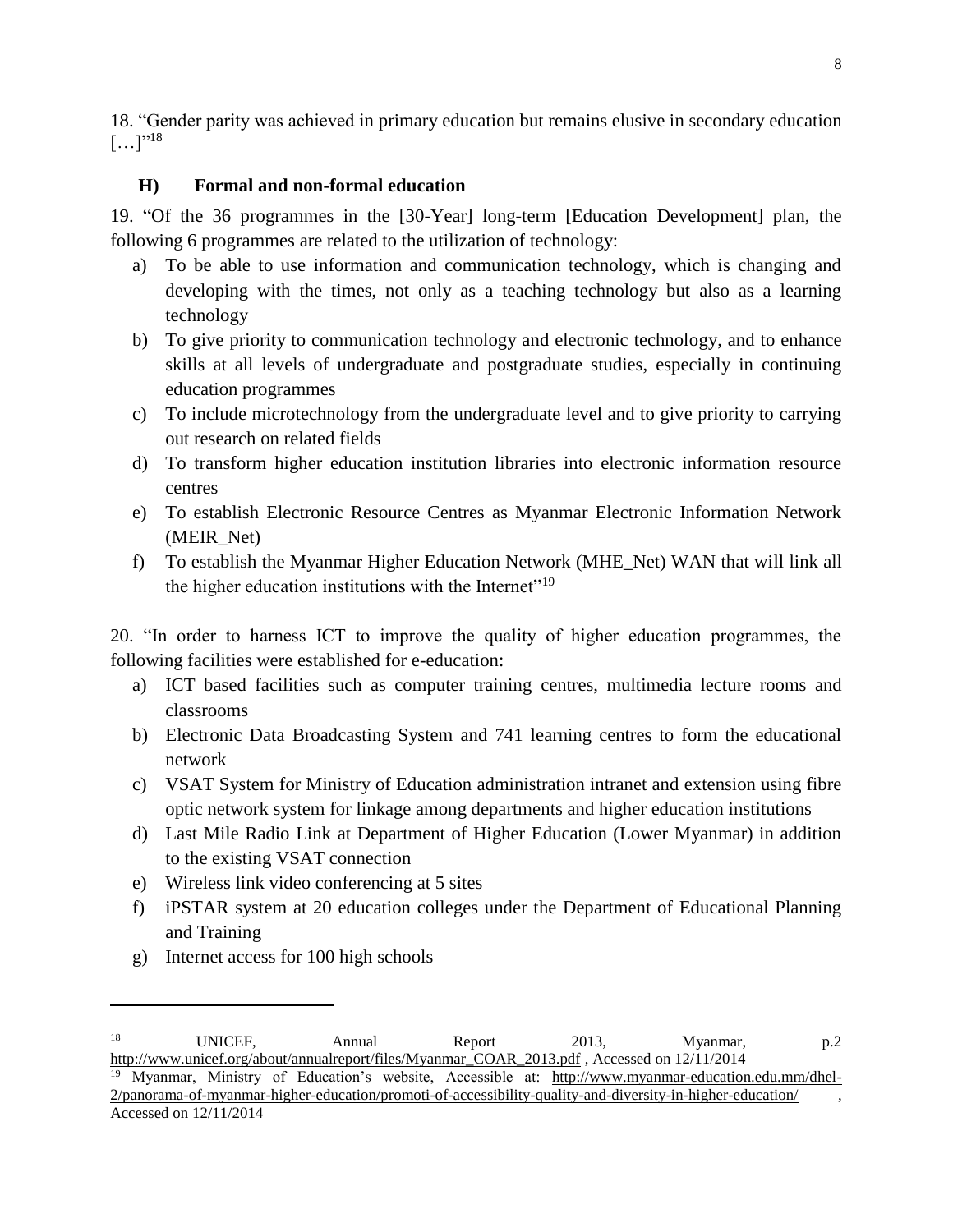- h) Local Area Network of Department of Higher Education (Lower Myanmar) and universities and degree colleges
- i) Initiating Computer Departments at universities and colleges<sup>"20</sup>

# **Cooperation:**

21. Myanmar is **not party** to the 1960 UNESCO Convention against Discrimination in Education.

22. Myanmar **did not report** to UNESCO on the measures taken for the implementation of the 1960 UNESCO Convention against Discrimination in Education within the framework of the:

- a) **Sixth Consultation** of Member States (covering the period 1994-1999),
- b) **Seventh Consultation** of Member States (covering the period 2000-2005)
- c) **Eighth Consultation** of Member States (covering the period 2006-2011).

23. Myanmar **did not report** to UNESCO on the measures taken for the implementation of the 1974 UNESCO Recommendation concerning Education for International Understanding, Cooperation and Peace and Education relating to Human Rights and Fundamental Freedoms within the framework of the:

- a) **Fourth Consultation** of Member States (covering the period 2005-2008),
- b) **Fifth Consultation** of Member States (covering the period 2009-2012).

24. Myanmar **did not report** to UNESCO on the measures taken for the implementation of the 1976 UNESCO Recommendation on the Development of Adult Education within the framework of:

- a) the **First Consultation** of Member States (1993)
- b) the **Second Consultation** of Member States (2011).

25. Myanmar is **not party** to the 1989 UNESCO Convention on Technical and Vocational Education.

## **Freedom of opinion and expression**

Constitutional and legislative framework:

 $\overline{\phantom{a}}$ 

26. Freedom of expression is safeguarded in the  $2008$  Constitution of Myanmar.<sup>21</sup>

<sup>&</sup>lt;sup>20</sup> Myanmar, Ministry of Education's website, Accessible at: [http://www.myanmar-education.edu.mm/dhel-](http://www.myanmar-education.edu.mm/dhel-2/panorama-of-myanmar-higher-education/promoti-of-accessibility-quality-and-diversity-in-higher-education/)[2/panorama-of-myanmar-higher-education/promoti-of-accessibility-quality-and-diversity-in-higher-education/](http://www.myanmar-education.edu.mm/dhel-2/panorama-of-myanmar-higher-education/promoti-of-accessibility-quality-and-diversity-in-higher-education/) , Accessed on 12/11/2014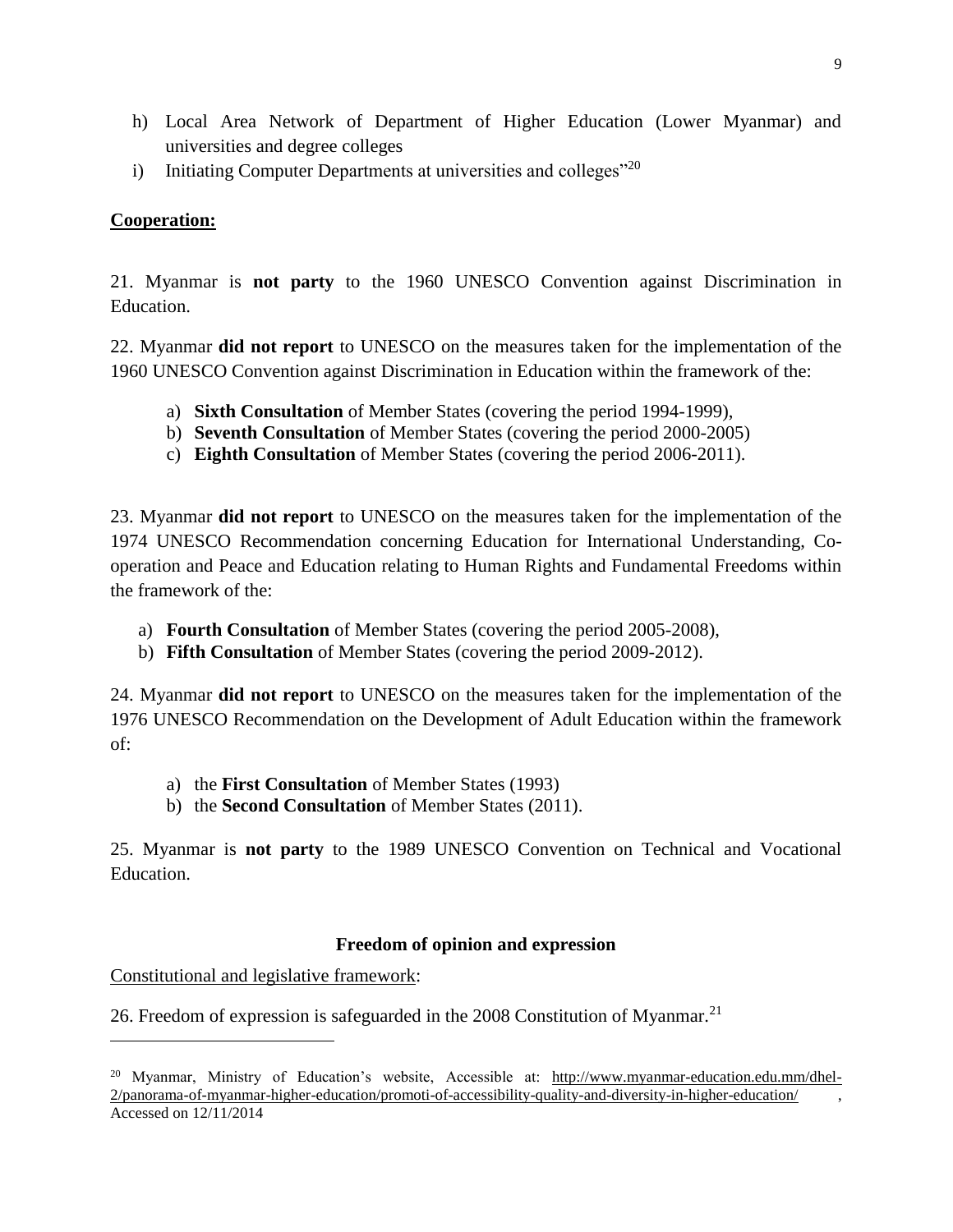27. In 2014, a new Media Bill was enacted in Myanmar. The Media Law outlined the rights of journalists and of the media, furthering freedom of expression.<sup>22</sup>

28. However, the Printer's and Publishers' Registration Law expands the government's control over the press<sup>23</sup>, including giving the Ministry of Information the power to issue and revoke publishing licenses.

29. Under the 1861 Penal Code, defamation is criminalized with penalties of up to two years' imprisonment.<sup>24</sup> Furthermore, the 1923 State Secrets Act also contains imprisonment sentences for anyone found guilty of disclosing state secrets of up to fourteen years.

30. There is no freedom of information law in Myanmar.

Media self-regulation:

31. Self-regulatory mechanisms of the media exist through entities such as the Myanmar Journalists Association. Furthermore, Myanmar is in the process of creating an independent media self-regulation body: in 2012, an Interim Press Council was formed as an oversight body and consists of journalists as well as government-appointed members.<sup>25</sup>

Safety of journalists:

 $\overline{\phantom{a}}$ 

32. UNESCO recorded the killing of Kenji Nagai, a Japanese journalist, in 2007.<sup>26</sup> The Director-General of UNESCO condemned the killing and called on the government to inform UNESCO, on a voluntary basis, of the actions taken to prevent impunity and of the status of the judicial

<sup>22</sup> See the 2014 Media Law at http://www.burmalibrary.org/docs17/2014-Media\_Law-en.pdf.

<sup>23</sup> See the 2014 Printer's and Publisher's Registration Law at [http://www.burmalibrary.org/docs18/2014-03-14-](http://www.burmalibrary.org/docs18/2014-03-14-Printing_and_Publishing_Law-13-bu.pdf) Printing and Publishing Law-13-bu.pdf (in Burmese).

<sup>24</sup> See the Penal Code of Myanmar at [http://www.burmalibrary.org/docs6/MYANMAR\\_PENAL\\_CODE-corr.1.pdf.](http://www.burmalibrary.org/docs6/MYANMAR_PENAL_CODE-corr.1.pdf)

<sup>25</sup> See http://www.irrawaddy.org/burma/burmas-interim-press-council-meet-thein-sein.html. [https://www.dvb.no/news/interim-press-council-advises-rangoon-newsrooms-burma-myanmar/43217,](https://www.dvb.no/news/interim-press-council-advises-rangoon-newsrooms-burma-myanmar/43217) [https://www.dvb.no/news/president-promises-mediating-role-for-press-council-burma-myanmar/42929,](https://www.dvb.no/news/president-promises-mediating-role-for-press-council-burma-myanmar/42929) [http://www.irrawaddy.org/burma/press-council-meet-burmas-commander-chief.html,](http://www.irrawaddy.org/burma/press-council-meet-burmas-commander-chief.html) and [http://www.dw.de/brussels-berlin-fact-finding-tour-for-interim-press-council-from-myanmar/a-18024849.](http://www.dw.de/brussels-berlin-fact-finding-tour-for-interim-press-council-from-myanmar/a-18024849)

<sup>26</sup> See the public condemnation made by the UNESCO Director General at [http://www.unesco.org/new/en/communication-and-information/freedom-of-expression/press-freedom/unesco](http://www.unesco.org/new/en/communication-and-information/freedom-of-expression/press-freedom/unesco-condemns-killing-of-journalists/countries/myanmar/)[condemns-killing-of-journalists/countries/myanmar/](http://www.unesco.org/new/en/communication-and-information/freedom-of-expression/press-freedom/unesco-condemns-killing-of-journalists/countries/myanmar/)

<sup>&</sup>lt;sup>21</sup> See the Constitution of the Republic of the Union of Myanmar (2008) at [http://www.burmalibrary.org/docs5/Myanmar\\_Constitution-2008-en.pdf.](http://www.burmalibrary.org/docs5/Myanmar_Constitution-2008-en.pdf)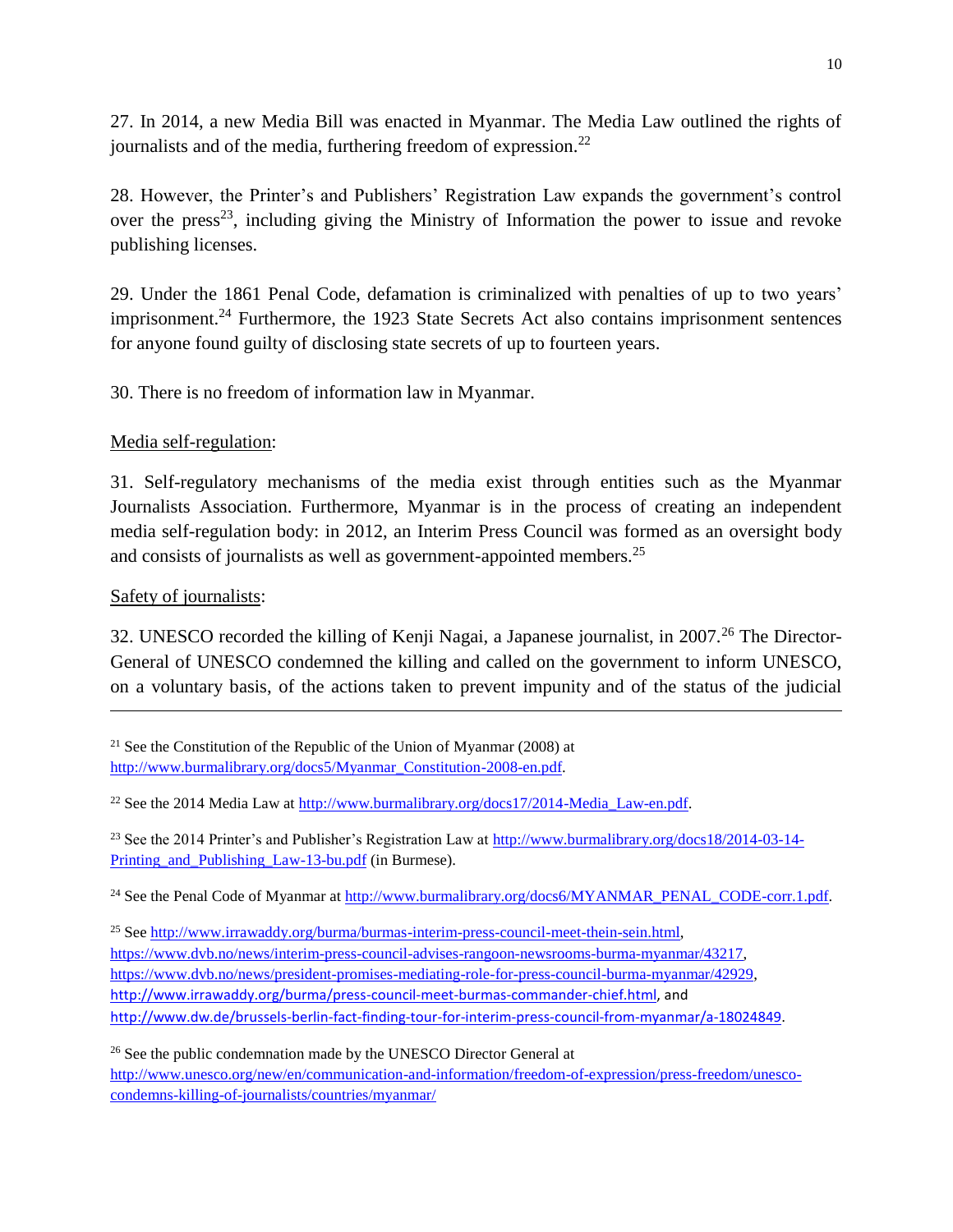inquiries. According to information provided by Myanmar in 2011, the judicial investigation of Kenji Nagai is currently still ongoing.

# **III. RECOMMENDATIONS**

**Recommendations made within the framework of the first cycle of the Working Group on the Universal Periodic Review, considered on (please check the date on the following web site: [http://www.ohchr.org/EN/HRBodies/UPR/Pages/Documentation.aspx\)](http://www.ohchr.org/EN/HRBodies/UPR/Pages/Documentation.aspx)** 

## **Right to education**

In the Report of the Working Group on the Universal Periodic Review of 24th March 2011, various recommendations were made to Australia.

*33. The recommendations formulated during the interactive dialogue listed below have been examined by Myanmar and enjoy the support of Myanmar:*

- *i. 104.9. Continue to improve its domestic legislation and judiciary system to be in line with international human rights standards and obligations including intensifying human rights education and training, especially for its military and law enforcement officers, in order to enhance their awareness and promote greater accountability (Thailand);*
- *ii. 104.13. Initiate as possible, with the assistance of the international community, the programmes of investment needed in the health, education and social security sectors (Algeria);*
- *iii. 104.17. Continue implementing the programmes and measures to improve the enjoyment of the right to education and the right to health of all its population (Cuba);*
- *iv. 104.38. Ensure that law enforcement officials receive necessary training, including on human rights standards, domestic legal protections, and the appropriate use of force (Canada);*
- *v. 104.46. Adopt a school feeding programme and integrate it with the local agricultural production (Brazil);*
- *vi. 104.47. Continue its efforts to further improve the quality of education and health services (Democratic People's Republic of Korea);*
- *vii. 104.48. Continue its efforts to develop and expand child-friendly schools based on CRC (Bhutan);*
- *viii. 104.56. Enhance cooperation with the United Nations and other specialized agencies with a view to fully implementing national action plans and programmes in the field of*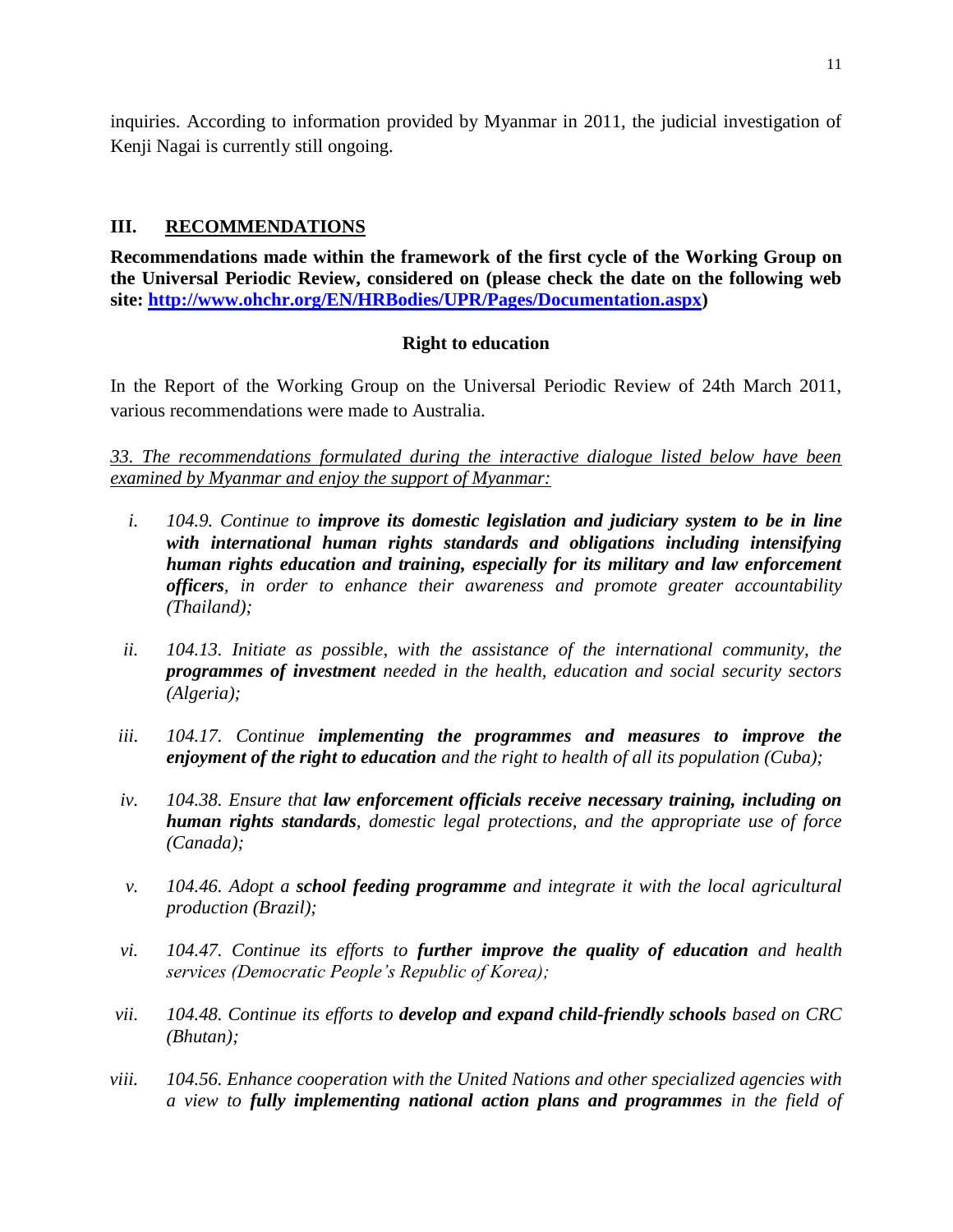*human rights, workers' rights, human resource development, education and health, inter alia (Malaysia);*

*ix. 104.58. Hold, with the help of the relevant United Nations agencies, more seminars and training courses on human rights issues (China);*

## *34. The recommendations below do not enjoy the support of Myanmar:*

i. 107.12. With regard to children, take necessary measures to improve the birth registry system, following the recommendation of the CRC in not identifying any ethnic or religious group in official documents which could allow discriminatory treatment; to avoid statelessness; **to ban corporal punishment in families and schools and other institutions, by organizing educational campaigns**; and start reforms in the juvenile justice system, following the Convention and the international standards by increasing the age of criminal responsibility (Uruguay);

## Analysis:

35. Myanmar adopted various programmes to improve the quality of education. However, no sufficient measures have been taken to address persisting discriminations including gender-based discrimination and discrimination against students from minority/ethnic groups; to develop childfriendly schools; nor to further include human rights education in training and curricula, especially as regards Myanmar military and law enforcement officers' trainings.

## 36. Specific Recommendations:

**36.1 Myanmar should be strongly encouraged to ratify the UNESCO Convention against discrimination in education**

**36.2 Myanmar should be strongly encouraged to submit state reports for the periodic consultations of UNESCO's education related standard-setting instruments.**

**36.3 Myanmar could be encouraged to further promote education for all, especially through designing programmes to ban discrimination against women and students from minority groups, including through providing education in local languages.**

**36.4 Myanmar could be encouraged to further human rights education, especially for its military and law enforcement officers.**

## **Freedom of opinion and expression**

37. Myanmar is encouraged to review its laws including Printer's and Publishers' Registration Law so that they are in line with international standards, and to ensure that freedom of opinion and expression are guaranteed in the country.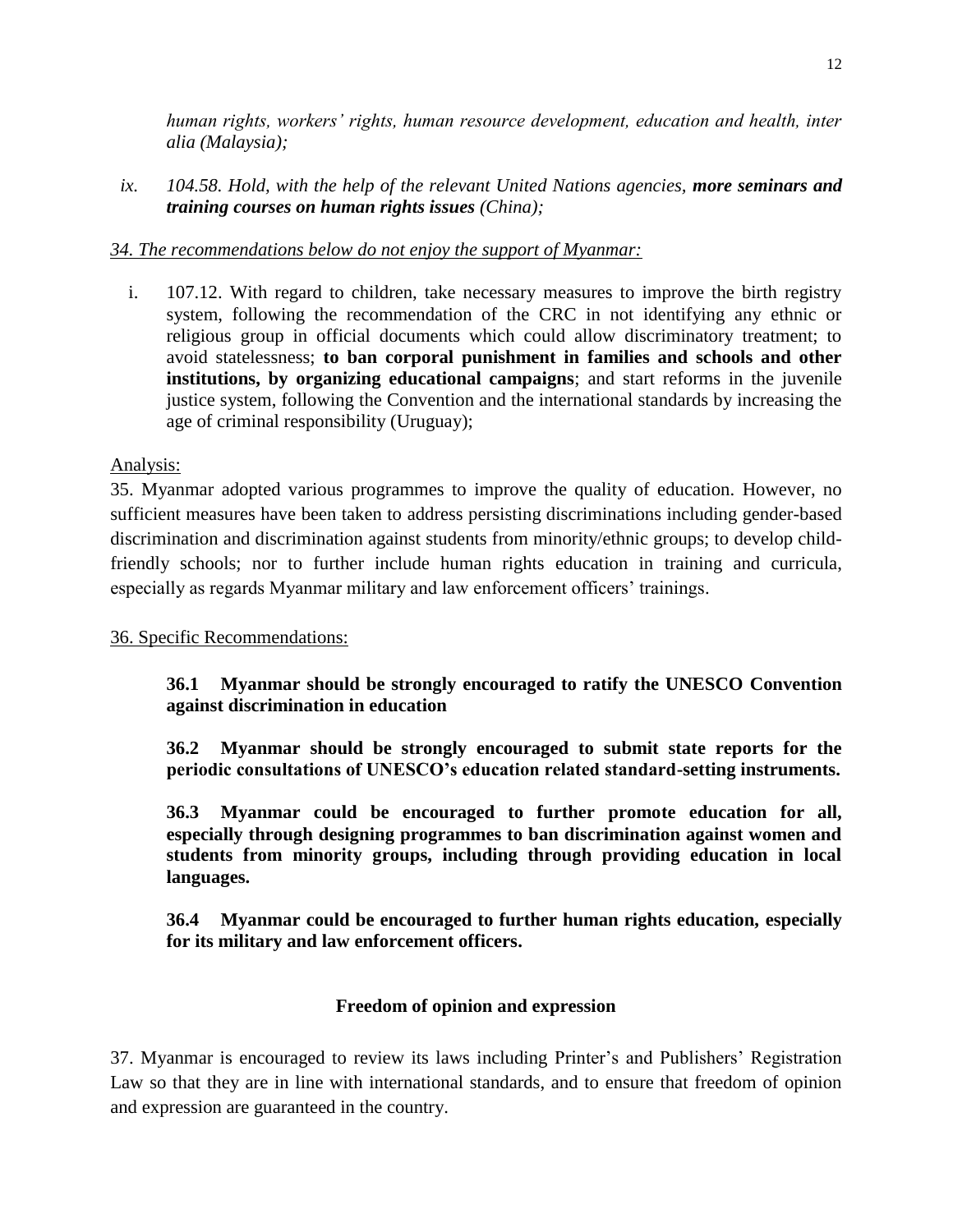38. Myanmar must ensure that journalists and media workers are able to practice the profession in a free and safe environment as part of their fundamental human rights in accordance with international standards.<sup>27</sup> It must investigate all attacks on journalists and media workers, and ensure full implementation of the rule of law.

39. Myanmar is encouraged to introduce an access to information law that is in accordance with international standards.<sup>28</sup>

40. Myanmar is recommended to decriminalize defamation, and place it within a civil code that is in accordance with international standards.<sup>29</sup>

## **Cultural rights**

41. Myanmar is encouraged to ratify the Convention on the Protection and Promotion of the Diversity of Cultural Expressions (2005). UNESCO's cultural conventions promote access to and participation in cultural heritage and creative expressions and, as such, are conducive to implementing the right to take part in cultural life as defined in article 27 of the Universal Declaration of Human Rights and article 15 of the International Covenant on Economic, Social and Cultural Rights. In doing so, Myanmar is encouraged to facilitate the participation of communities, practitioners, cultural actors and NGOs from the civil society as well as vulnerable groups (minorities, indigenous peoples, migrants, refugees, young peoples and peoples with disabilities), and to ensure that equal opportunities are given to women and girls to address gender disparities.

42. As a State Party to the Convention concerning the Protection of the World Cultural and Natural Heritage (1972) and the Convention for the Safeguarding of the Intangible Cultural Heritage (2003), Myanmar is encouraged to fully implement the relevant provisions that promote

 $\overline{\phantom{a}}$ 

<sup>&</sup>lt;sup>27</sup> See for example, UN General Assembly Resolution  $A/RES/68/163$  and Human Rights Council Resolution A/HRC/21/12

<sup>&</sup>lt;sup>28</sup> See for example, the Universal Declaration of Human Rights, the International Covenant on Civil and Political Rights (ICCPR), the recommendations of the 2000 Report of the UN Special Rapporteur on Freedom of Opinion and Expression, the 1981; 2002 Recommendation of the Committee of Ministers of the Council of Europe, the 2002 African Commission on Human and Peoples' Rights Declaration of Principles of Freedom of Expression in Africa and the 2000 Inter-American Commission on Human Rights' Declaration of Principles of Freedom of Expression.

 $^{29}$  See for example, General Comments No 34. of the International Covenant on Civil and Political Rights (ICCPR), 2006 Recommendation of the 87th Session Human Rights Committee, the recommendations of the UN Special Rapporteurs on the Right to Freedom of Opinion and Expression, and Resolution 1577 (2007) of the Parliamentary Assembly of the Council of Europe.